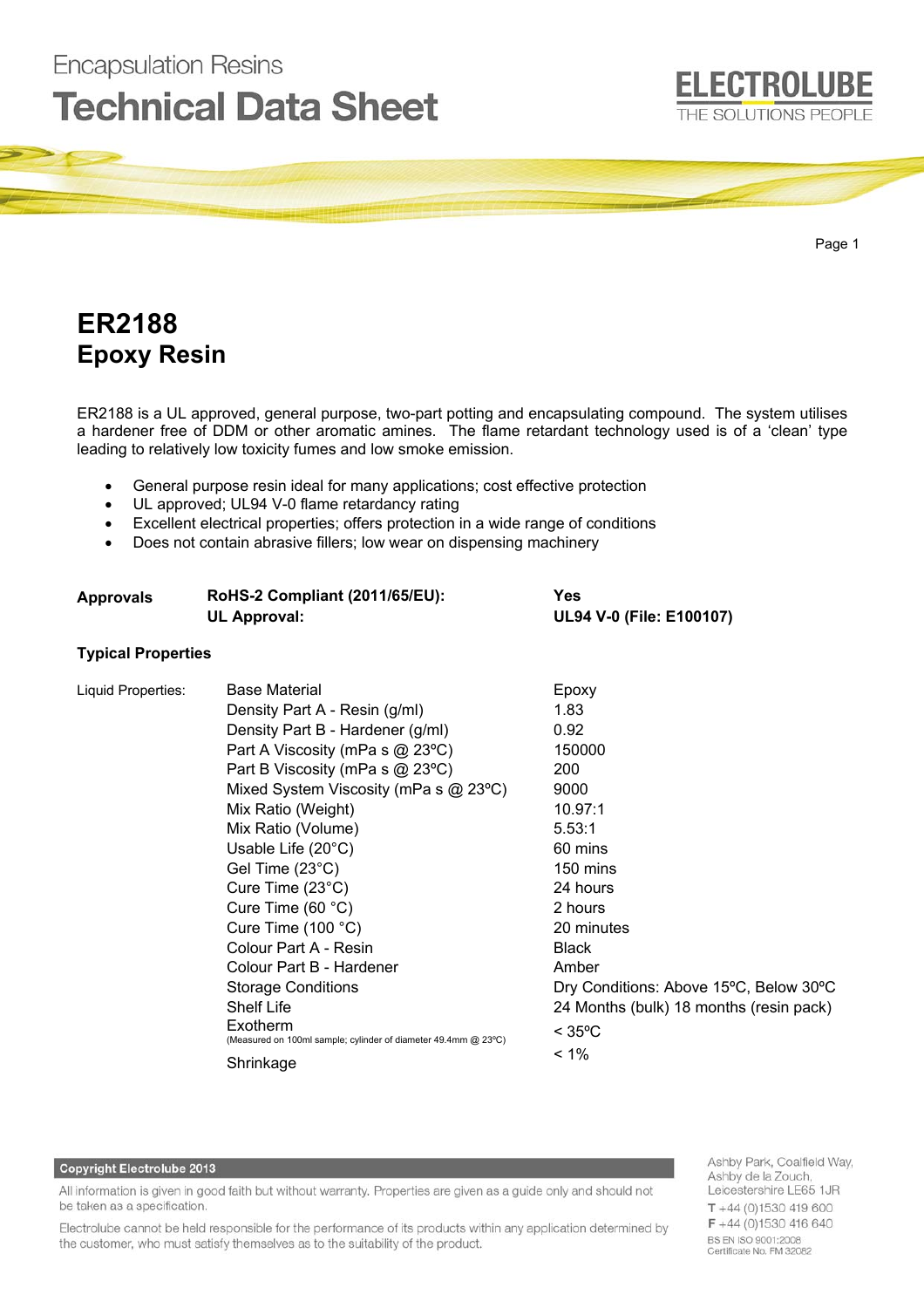

Page 2

**ELECTROLUBE** 

| Cured System: | Thermal Conductivity (W/m.K)                                                            | 0.91              |
|---------------|-----------------------------------------------------------------------------------------|-------------------|
|               | Cured Density (g/ml)                                                                    | 1.69              |
|               | Temperature Range (°C)                                                                  | $-40$ to $+120$   |
|               | Max Temperature Range (Short Term (°C)/30 Mins)<br>(Application and Geometry Dependent) | +140              |
|               | Relative Thermal Index $(^{\circ}C)$ (UL File #E100107)                                 | +130              |
|               | Dielectric Strength (kV/mm) (ASTM D149-09)                                              | 16.6              |
|               | Volume Resistivity (ohm-cm)                                                             | $10^{14}$         |
|               | Breakdown Voltage (kV) (ASTM D149-09; 3.3mm)                                            | 56.5              |
|               | <b>Shore Hardness</b>                                                                   | D85               |
|               | Colour (Mixed System)                                                                   | <b>Black</b>      |
|               | <b>Flame Retardancy</b>                                                                 | Yes               |
|               | Tensile Strength (MPa)                                                                  | 50                |
|               | Compressive Strength (MPa)                                                              | 120               |
|               | Deflection Temperature (°C)                                                             | 50                |
|               | Coefficient of Expansion (ppm/°C)                                                       | 40                |
|               | Loss Tangent @ 50 Hz                                                                    | 0.04              |
|               | Permittivity @ 50 Hz                                                                    | 4.00              |
|               | Comparative Tracking Index                                                              | >850 Volts        |
|               | Water Absorption (9.7mm thick disk, 51mm diameter)<br>10 days @ 20°C / 1 hour @ 100°C   | $< 0.5\% / < 1\%$ |
|               | <b>Elongation At Break</b>                                                              | 0.4%              |

#### **Mixing Procedures**

#### **Resin Packs**

When in Resin pack form, the resin and hardener are mixed by removing the clip and moving the contents around inside the pack until thoroughly mixed. To remove the clip, remove both end caps, grip each end of the pack and pull apart gently. By using the removed clip, take special care to push unmixed material from the corners of the pack. Mixing normally takes from two to four minutes depending on the skill of the operator and the size of the pack. Both the resin and hardener are evacuated prior to packing so the system is ready for use immediately after mixing. The corner may be cut from the pack so that it may be used as a simple dispenser.



#### Copyright Electrolube 2013

All information is given in good faith but without warranty. Properties are given as a guide only and should not be taken as a specification.

Electrolube cannot be held responsible for the performance of its products within any application determined by the customer, who must satisfy themselves as to the suitability of the product.

Ashby Park, Coalfield Way, Ashby de la Zouch, Leicestershire LE65 1JR  $T + 44(0)1530419600$ F +44 (0)1530 416 640 BS EN ISO 9001:2008 Certificate No. FM 32082